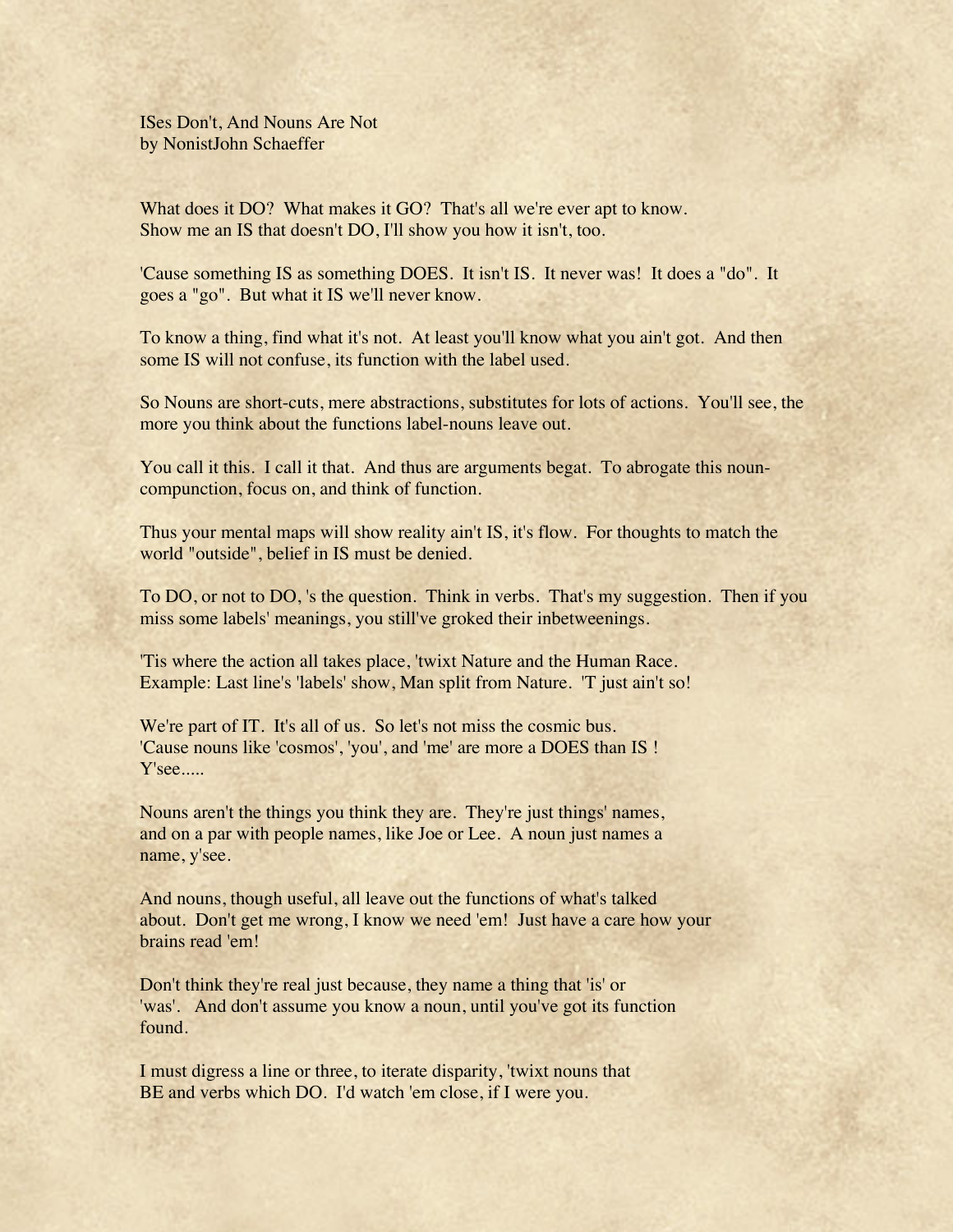You've read above how IS is not. That goes for WAS, BE, and the lot! Those 'being' verbs too often marry, concepts which, in real life, vary.

Between two nouns an IS or BE insinuates identity. It makes us think in terms of 'same', and differences are lost. For shame!

Alas, this loss leaves us deceived. For similarities perceived, are only due, you have my word, to differences becoming blurred.

You'll not be fooled if you but seek, the difference making each unique. Misleading use of IS can't fool someone from Doc C. Mantic's school!

In point of fact, it's often used to keep an audience confused, by joining nouns which shouldn't'a been. To stretch a point. To lie, or spin.

"She is a nag." "He is a nerd." The psycho-baggage from the word, is transferred to the subject, thus. Believing IS.... we miss the bus!

Now, as to nouns, it takes some thought to comprehend how nouns are not. But once you see they don't exist, feel free to use 'em. I insist!

"A noun's a person, place, or thing." That phrase should make alarm bells ring. 'Cause nouns can only represent, in language-form, some real event.

All real-life things don't BE, they DO. And nouns all function that way too. They sound so plain as they are said, then ricochet inside your head.

I know, at first it sounds bizarre. A tree's a tree! A car's a car! But nouns are names. Don't you confuse the real-stuff with the labels used!

We skip that step, and no one cares. "Okay," you say, "you're splitting hairs! The name is not the thing. We know!" Darn easy to forget it, though!

So Occam's Razor notwithstanding, nouns subvert our understanding. Nouns are short-cuts, actually, to cut out lots of verbs, y'see.

Now we can see through logic's knot, how ISes don't, and NOUNS are not. With these two twins it takes some seeing t'watch nouns 'act' as verbs of being.

But there you have it, plain as day. So don't think all mixed up and say, they "are" the same. 'Cause now you've learned, the subtle